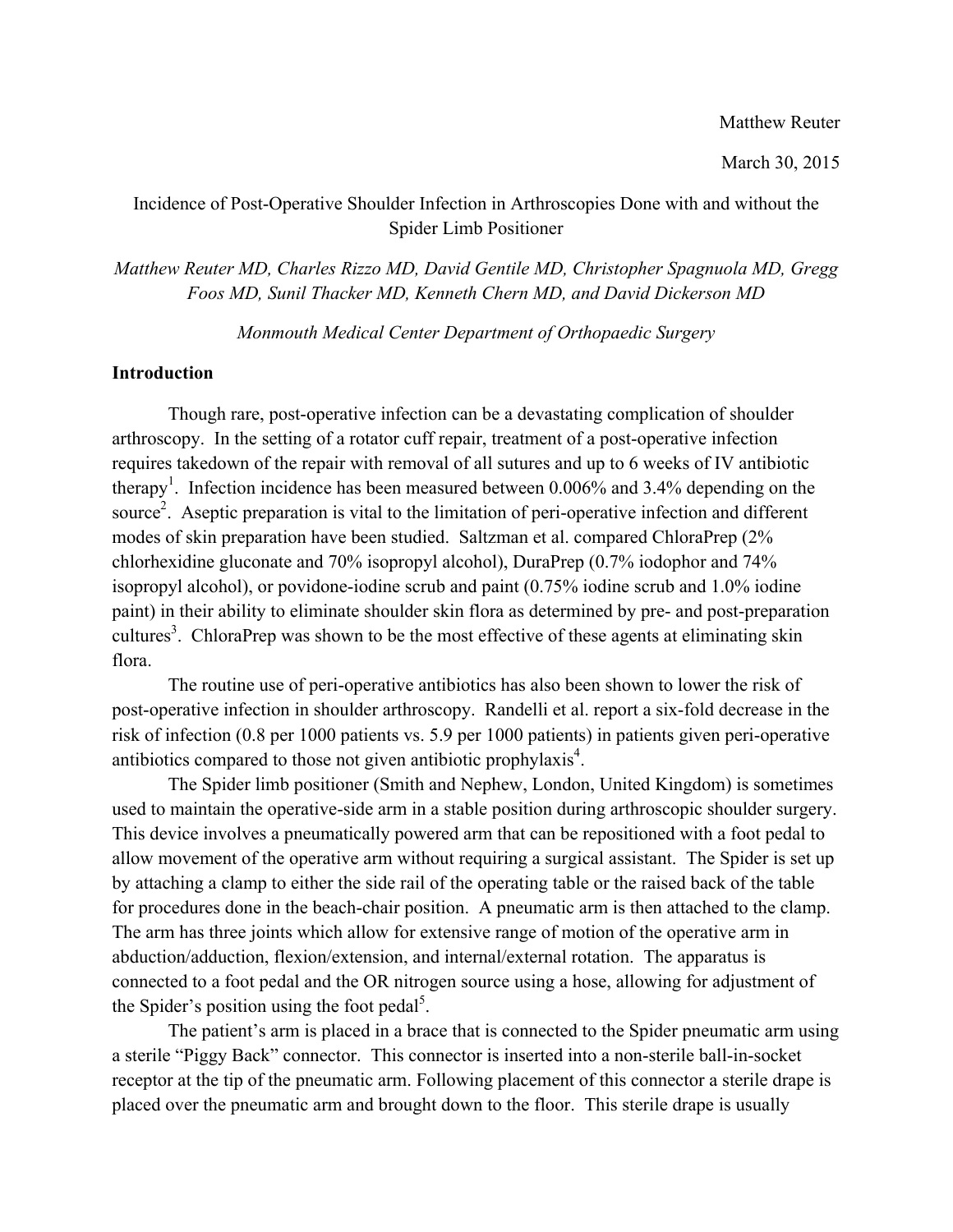grasped from the inside by a non-sterile assistant and pulled down the pneumatic arm until the sterile connector is once again exposed at the other end of the drape.

The Spider can be a tremendously helpful tool in positioning a patient's limb for surgery without the need of an additional set of hands in the operating room. However, the sterileunsterile interface created by the connector insertion and the need for a non-sterile person to position the drape raises questions about possible contamination of the connector, and by extension the operating field. Through a retrospective review of infection rates for procedures done with and without the Spider, we seek to determine whether the Spider brings an increased risk of post-operative infection. Our null hypothesis states that shoulder arthroscopies done with the Spider are not linked to an increased rate of post-operative infection.

## **Materials and Methods**

Using CPT codes (29805, 29806, 29807, 29823, 29826, 29827, 29828) we identified all shoulder arthroscopies performed by the participating attending surgeons from 2006 up to the present time. Code searches were performed by our hospital's risk management department and by individual attending surgeons' offices. Procedures performed at our hospital and at outpatient surgery centers were included. Shoulder arthroscopies were divided into two groups, those performed with a Spider limb positioner and those performed without one. Certain attendings (C.R., D.G., and D.D.) used the Spider for all cases while the rest did not use the Spider. A second CPT code search (23030, 23031, 23035, 23040) was then run looking for patients who had a shoulder arthrotomy or irrigation and debridement to treat an infection. Any patient who had a procedure from the second CPT code group within 24 months of a procedure from the first CPT code group on the same shoulder was considered positive for a post-operative infection. Infected patients were then divided into groups based on whether their surgery was performed with or without a Spider. An infection rate was then calculated for each group by dividing the total number of infections by the total number of arthroscopies. Infection rates for the two groups were then compared for statistical significance using a Fisher's exact test. A post-hoc power analysis was then performed. GraphPad QuickCalcs (GraphPad Software, La Jolla, CA) was used for the statistical analysis. G-Power<sup>6</sup> (Universitat Dusseldorf, Dusseldorf, Germany) was used for the power calculations.

This study was performed in conjunction with our hospital's risk management office and approved by our hospital's institutional review board (IRB) with a waiver from formal review due to its retrospective nature.

#### **Results**

Four total infections were found in the Spider group out of a total of 2,096 shoulder arthroscopies (0.19%), compared to one infection in 3,416 procedures (0.02%) in the non-Spider group. Though this was a nearly ten-fold difference of infection rates it still fell just short of statistical significance on a Fisher's exact test ( $p = 0.07$ ). These findings are summarized in the table below: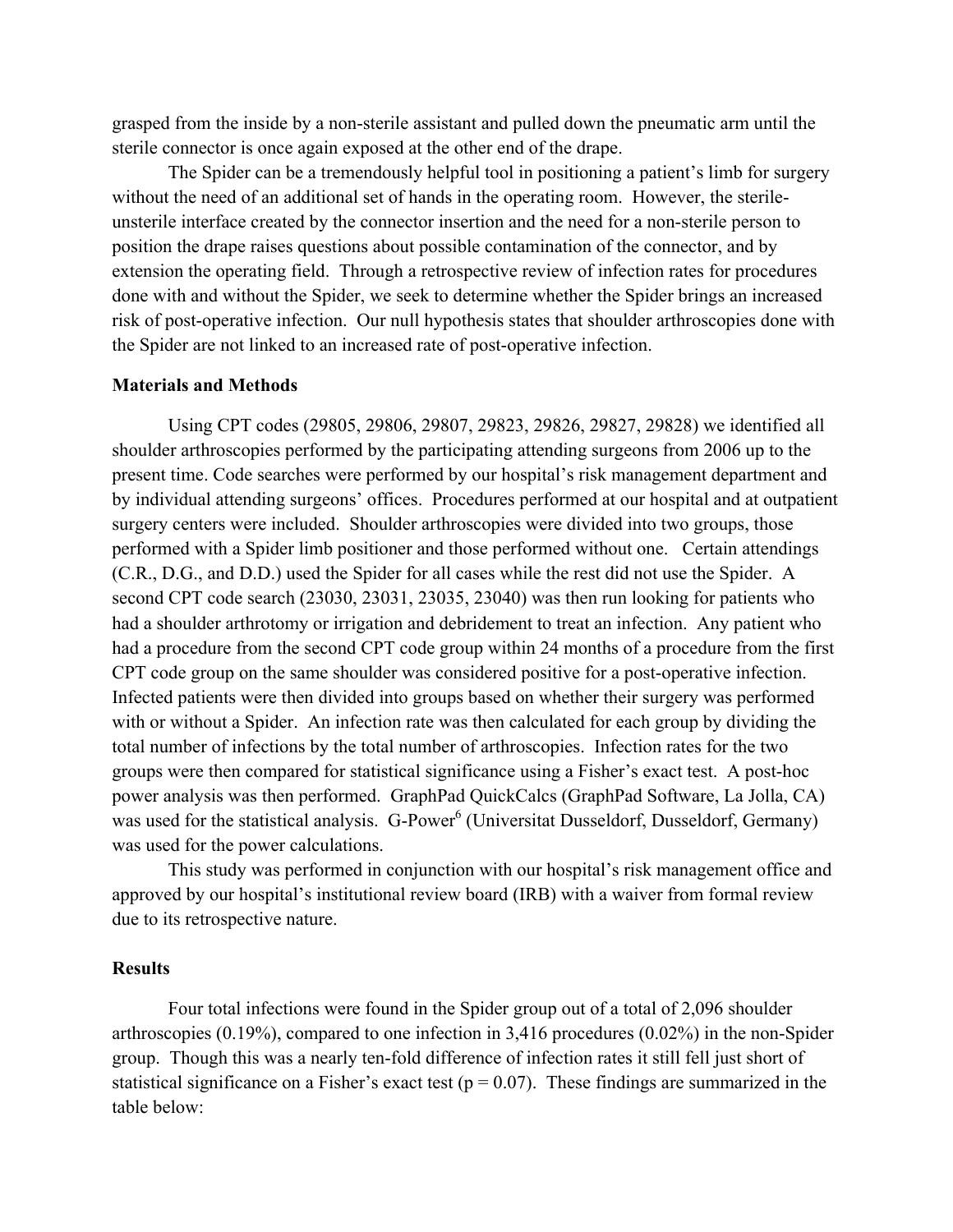## **Table 1**

|                  | Infections | No Infection |
|------------------|------------|--------------|
| Spider group     |            | 2092         |
| Non-spider group |            | 3415         |

A post-hoc power analysis showed that the study's power to detect statistical significance was 42.7%.

## **Discussion**

Our results confirm that post-operative infection of the shoulder following arthroscopy is a rare event, perhaps rarer even than suggested by the literature. The rates of infection for both groups in the study were in the lower portion of the distribution quoted by Saltzman et  $al^2$ . Both rates were also lower than the 0.27% given by Yeranosian et al in a review of over 165,000 shoulder arthroscopies from an insurance company database<sup>7</sup>.

Though the infection rate was noticeably higher in the Spider group compared with the non-Spider group two caveats should be noted. First, three of the four infections in the Spider group occurred in a recent ten-month span with the same attending surgeon, who has used the Spider for many years without changing his surgical protocol. Excluding these infections leaves just one over the previous eight years of arthroscopies using the Spider. This cluster of infections could be merely coincidental or perhaps the result of a new common cause present only in that time. Absent a change in the method of use of the Spider, it seems unlikely that three infections would suddenly appear so close together after years without any infections as a result of the Spider. Second, the very small proportions (tenths and hundredths of one percent) measured in this study are susceptible to significant variation as the result of random occurrences. A study performed in the same manner as this one twelve months earlier would have missed the three recent infections, leaving the same number of infections in each group (one). The absence of these three infections would remove any proximity of the results to statistical significance.

The most significant limitation in this study was the lack of power. When data analysis began an infection rate of several tenths of one percent was expected for each group, consistent with the literature. Estimations of power showed that differences of infection rates near 0.5% could be determined with approximately 80% power in a study with the number of arthroscopies we collected (5,512 procedures). At the rates of infection we found, a study with 80% power to detect a statistically significant difference of infection rates would require approximately 13,500 shoulder arthroscopies. Given that a review of nine years' worth of data from our hospital and